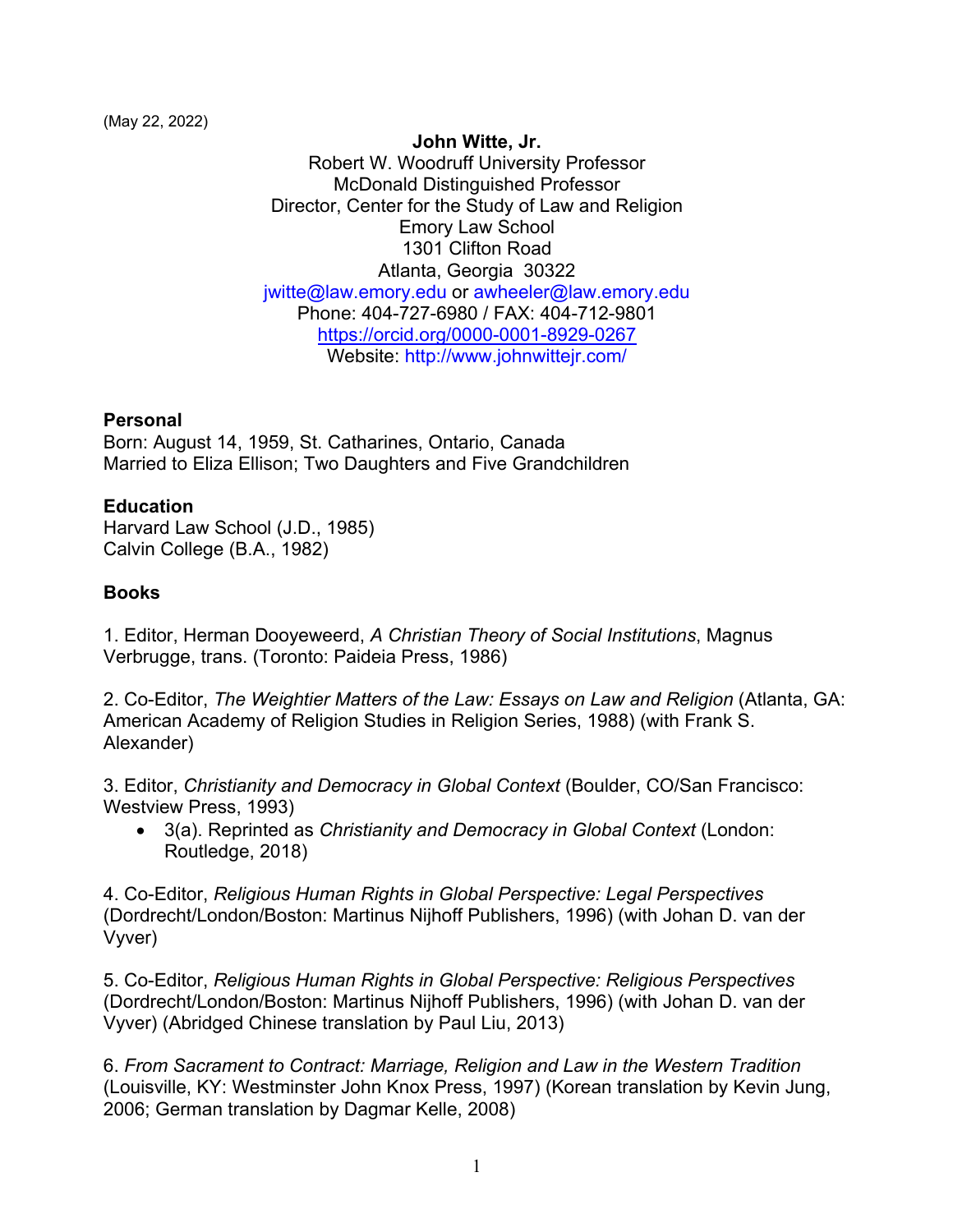• 6(a). *From Sacrament to Contract: Marriage, Religion and Law in the Western Tradition*, 2d ed. (Louisville, KY: Westminster John Knox Press, 2012) (Chinese translation by Ruihua Zhong, 2015)

7. Co-Editor, *Human Rights in Judaism: Cultural, Religious and Political Perspectives* (New York: Jason Aronson Publishers, 1998) (with Michael J. Broyde)

8. Co-Editor, *Proselytism and Orthodoxy in Russia: The New War for Souls* (Maryknoll, NY: Orbis Books, 1999) (with Michael Bourdeaux) (Chinese translation by Paul Lui, 2013)

• 8(a). Reprinted as *Proselytism and Orthodoxy in Russia: The New War for Souls* (Eugene, OR: Wipf & Stock, 2009) (Chinese translation by Paul Lui, 2015)

9. Co-Editor, *Sharing the Book: Religious Perspectives on the Rights and Wrongs of Proselytism* (Maryknoll, NY: Orbis Books, 1999) (with Richard C. Martin)

10. *Religion and the American Constitutional Experiment: Essential Rights and Liberties* (Boulder/New York: Westview Press/Perseus Books Group, 2000)

- 10(a). *Religion and the American Constitutional Experiment*, 2d ed. (Boulder/New York: Westview Press/Perseus Books Group, 2005) (Chinese translation by Paul Lui, 2011)
- 10(b). *Religion and the American Constitutional Experiment*, 3d ed. (Boulder/New York: Westview Press/Perseus Books Group, 2011) (with Joel A. Nichols) (Chinese translation by Yuan Yucheng and Miao Qilong, 2012)
- 10(c). *Religion and the American Constitutional Experiment*, 4<sup>th</sup> ed. (New York/Oxford: Oxford University Press, 2016) (with Joel A. Nichols (Spanish translation by Nicolás Zambrana-Tévar and Rafael Domingo, 2018; Ecuadorian edition, 2020; Peruvian edition, 2021; French translation forthcoming)
- 10(d). *Religion and the American Constitutional Experiment*, 5<sup>th</sup> ed. (New York/Oxford: Oxford University Press, 2022) (with Joel Nichols and Richard W. Garnett)

11. *Law and Protestantism: The Legal Teachings of the Lutheran Reformation* (Cambridge/New York: Cambridge University Press, 2002) (Chinese translation by Ruihua Zhong, 2011; German translation by Dagmar Kelle, 2012; Italian translation by Andrea Pin, 2013)

12. *Sex, Marriage and Family in John Calvin's Geneva 1: Courtship, Engagement and Marriage* (Grand Rapids, MI: Wm. B. Eerdmans Publishing Co., 2005) (with Robert M. Kingdon)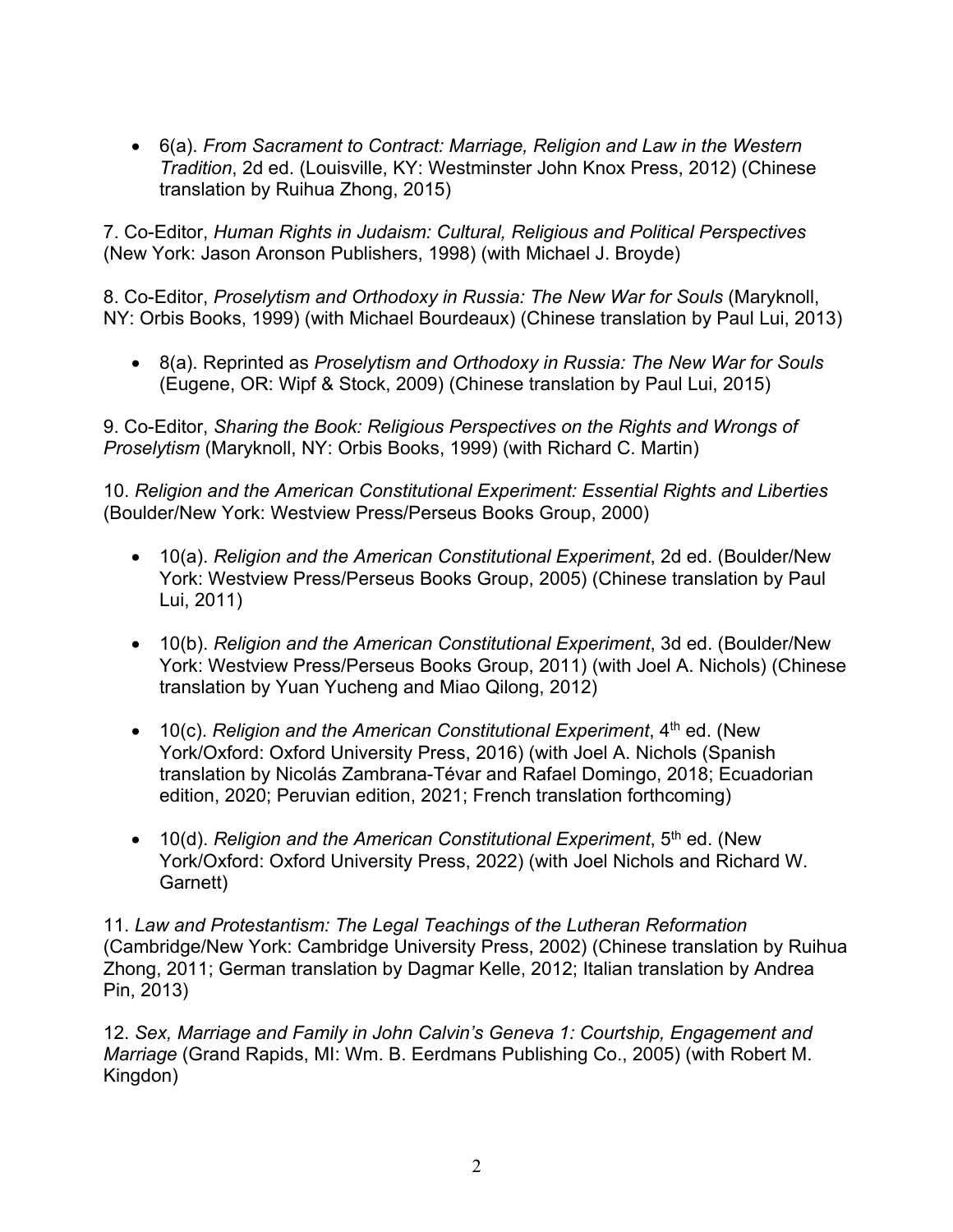13. Co-Editor, *Covenant Marriage in Comparative Perspective* (Grand Rapids, MI: Wm. B. Eerdmans Publishing Co., 2005) (with Eliza Ellison)

14. Co-Editor, *Family Transformed: Religion, Values, and Family Life in Interdisciplinary Perspective* (Washington, DC: Georgetown University Press, 2005) (with Steven M. Tipton)

15. Co-Editor, *Modern Christian Teachings on Law, Politics, and Human Nature* (New York/London: Columbia University Press, 2005; 3 vols. pbk. ed. 2007) (with Frank S. Alexander)

• 15(a) Partial translation of Orthodox materials in K.B. Sigov, ed., *Chelovek. Istoriia. Vest'* (Kiev: Dukh i Litera, 2006)

16. Co-Editor, *Modern Christian Teachings on Law, Politics, and Human Nature: Primary Sources* (New York/London: Columbia University Press, 2005) (with Frank S. Alexander)

17. Co-Editor, *Sex, Marriage, and Family in the World Religions* (New York/London: Columbia University Press, 2006) (with Don S. Browning and M. Christian Green)

18. *God's Joust, God's Justice: Law and Religion in the Western Tradition* (Grand Rapids, MI: Wm. B. Eerdmans Publishing Co., 2006) (Chinese translation by Yuan Yucheng, 2016)

• 18a. Abridged and translated as *The Foundations of Faith, Freedom, and the Family*, trans. H. Ohki and Y. Takasaki (Tokyo: Seigakuin University Press, 2008) (Japanese edition)

19. Co-Editor, *To Have and to Hold: Marrying and its Documentation in Western Christendom, 400-1600* (Cambridge/New York: Cambridge University Press, 2007) (with Philip L. Reynolds)

20. Co-Editor, *The Equal Regard Family and its Friendly Critics* (Grand Rapids, MI: Wm. B. Eerdmans Publishing Co., 2007) (with M. Christian Green and Amy Wheeler)

21. *The Reformation of Rights: Law, Religion, and Human Rights in Early Modern Calvinism* (Cambridge/New York: Cambridge University Press, 2007) (Chinese translation by Yuan Yucheng and Miao Qilong, 2011; German translation by Annette Glaw, 2015; Korean translation by David Jung, 2015; Polish translation by Maceij Dymbowkski, 2017)

• 21a. Abridged and translated as *Diritti Umani e Protestantesimo*, trans. Andrea Pin (Naples: Jovene Editori, 2011) (Italian edition)

22. Co-Editor, *Christianity and Law: An Introduction* (Cambridge/New York: Cambridge University Press, 2008) (with Frank S. Alexander) (Chinese translation by Paul Lui, 2015)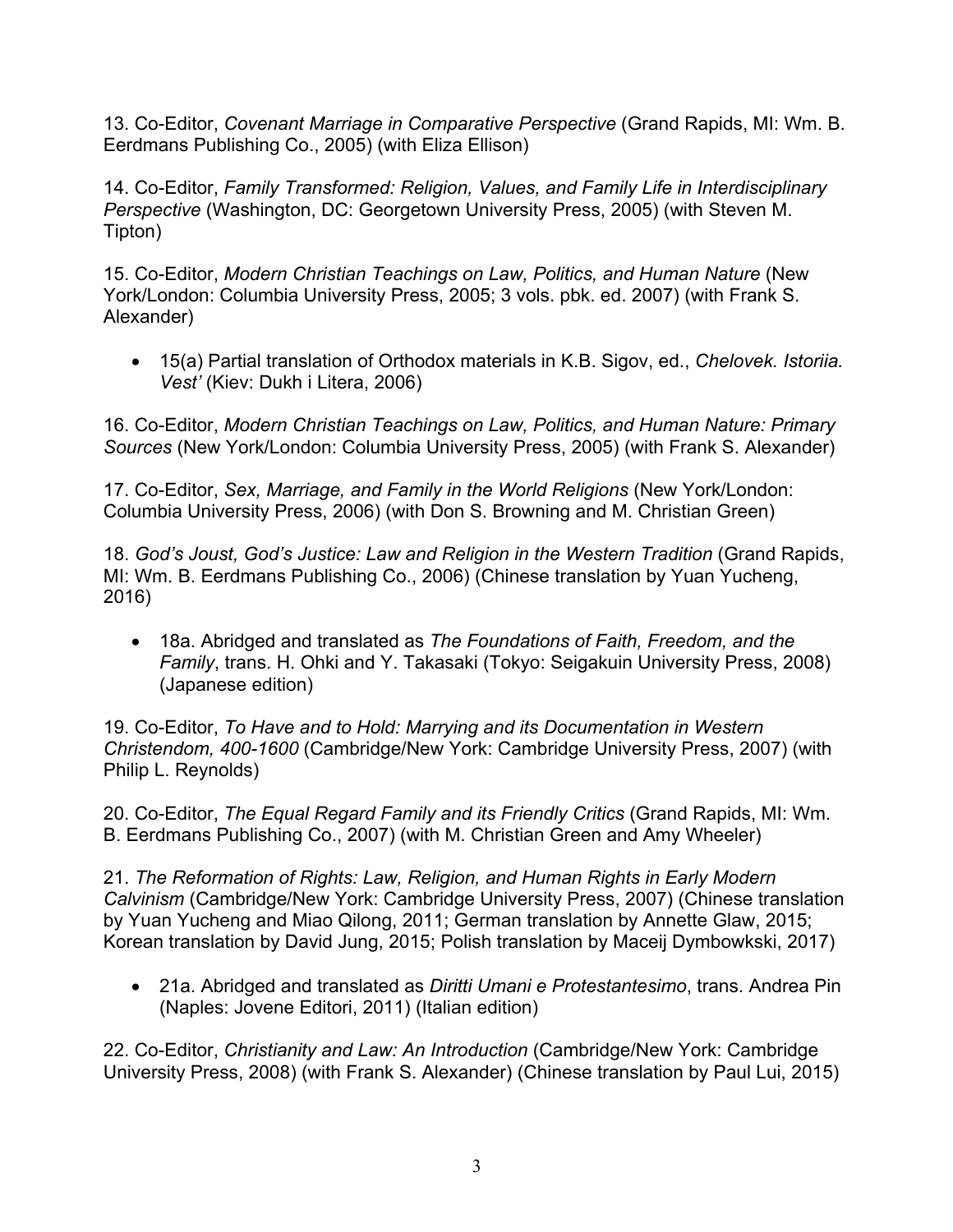23. *The Sins of the Fathers: The Law and Theology of Illegitimacy Reconsidered* (Cambridge/New York: Cambridge University Press, 2009) (Chinese translation by Ruihua Zhong, 2011; Korean translation by David Jung, 2021)

24. Coeditor, *Christianity and Human Rights: An Introduction* (Cambridge/New York: Cambridge University Press, 2010) (with Frank S. Alexander) (Chinese translation forthcoming)

25. Coeditor, *Religion and Human Rights: An Introduction* (Oxford/New York: Oxford University Press, 2012) (with M. Christian Green)

26. Coeditor, *No Establishment of Religion: America's Original Contribution to Religious Liberty* (Oxford/New York: Oxford University Press, 2012) (with T. Jeremy Gunn)

27. Editor, Harold J. Berman, *Law and Language: Effective Symbols of Community* (Cambridge/New York: Cambridge University Press, 2013) (Russian translation forthcoming)

28. *The Western Case for Monogamy over Polygamy* (Cambridge/New York: Cambridge University Press, 2015) (Italian translation by Giada Ragone and Andrea Pin, 2018; Chinese translation by Ruihua Zhong, 2022; Hungarian edition by Mathias Corvinus Collegium Foundation, 2022)

29. Coeditor, *Texts and Contents in Legal History: Essays in Honor of Charles Donahue* (Berkeley, CA: Robbins Collection, 2016) (with Sarah McDougall and Anna di Robilant)

30. Coeditor, *Christianity and Family Law: An Introduction* (Cambridge University Press, 2017) (with Gary S. Hauk)

31. Coeditor, *The Protestant Reformation of the Church and the World* (Louisville, KY: Westminster John Knox Press, 2018) (with Amy Wheeler)

32. *Church, State, and Family: Reconciling Traditional Teachings and Modern Liberties* (Cambridge/New York: Cambridge University Press, 2019) (Chinese translation forthcoming)

33. Coeditor, *Christianity and Global Law* (London: Routledge, 2020) (with Rafael Domingo)

34. Coeditor, *Great Christian Jurists in German History* (Tübingen: Mohr Siebeck, 2020) (with Mathias Schmoeckel)

35. Coeditor, *Christianity and Criminal Law* (London: Routledge, 2020) (with Mark Hill, Norman Doe, and R.H. Helmholz)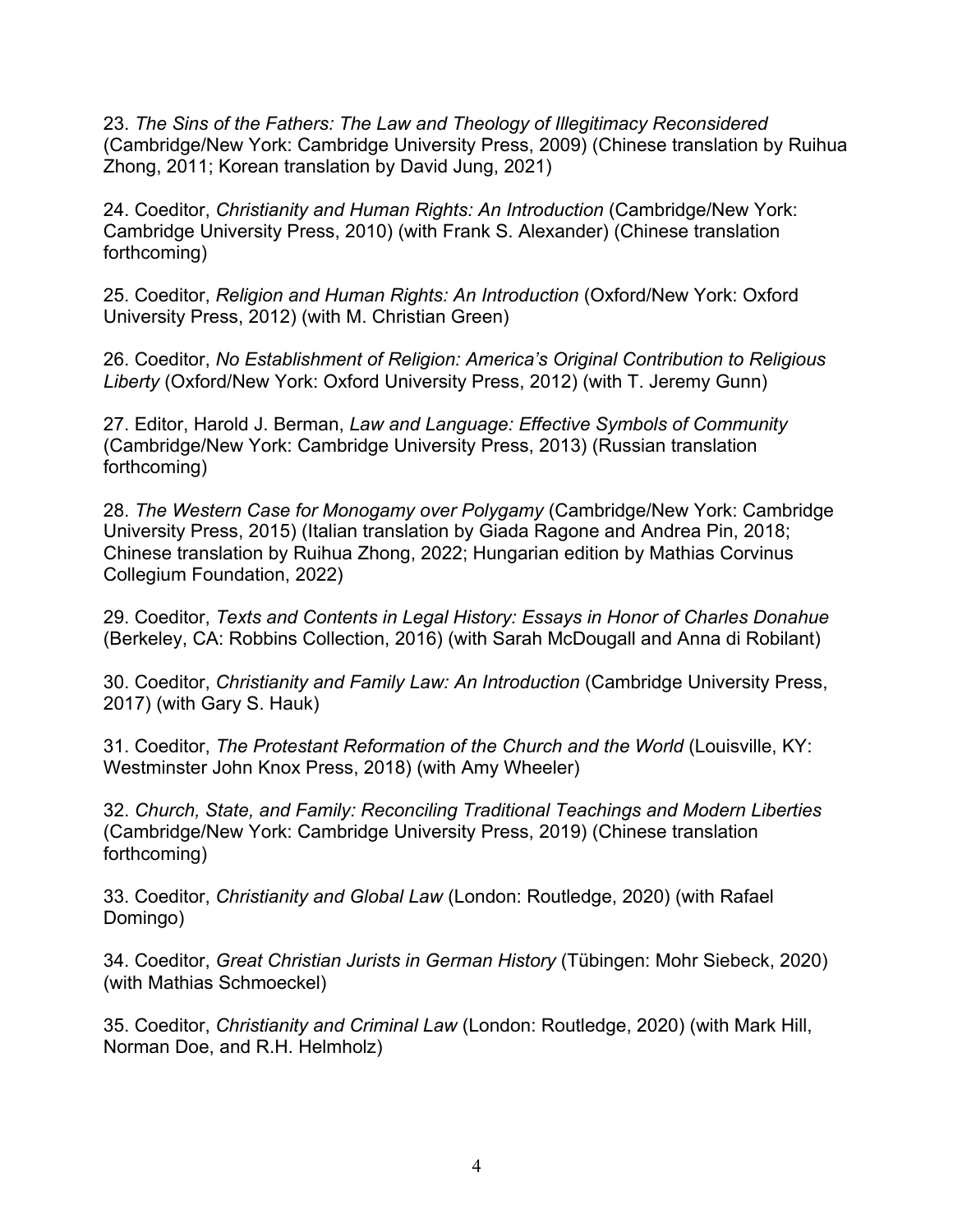36. Coeditor, *The Impact of The Market on Character Formation, Ethical Education and the Communication of Values in Late Modern Pluralistic Societies* (Leipzig: Evangelische Verlagsanstalt GmbH, 2020) (with Jürgen von Hagen and Michael Welker)

37. Coeditor, *The Impact of Religion on Character Formation, Ethical Education and the Communication of Values in Late Modern Pluralistic Societies* (Leipzig: Evangelische Verlagsanstalt GmbH, 2020) (with Michael Welker and Stephen Pickard)

38. Coeditor, *The Impact of The Law on Character Formation, Ethical Education and the Communication of Values in Late Modern Pluralistic Societies* (Leipzig: Evangelische Verlagsanstalt GmbH, 2021) (with Michael Welker)

39. Coeditor, *The Impact of Academic Research on Character Formation, Ethical Education and the Communication of Values in Late Modern Pluralistic Societies* (Leipzig: Evangelische Verlagsanstalt GmbH, 2021) (with William Schweiker, Michael Welker, and Stephen Pickard)

40. *Faith, Freedom, and Family: New Essays in Law and Religion,* eds. Norman Doe and Gary S. Hauk (Tübingen: Mohr Siebeck, 2021)

41. *The Blessings of Liberty: Human Rights and Religious Freedom in the Western Legal Tradition* (Cambridge/New York: Cambridge University Press, 2021)

42. Coeditor, *The Impact of Education on Character Formation, Ethical Education and the Communication of Values in Late Modern Pluralistic Societies* (Leipzig: Evangelische Verlagsanstalt GmbH, 2022) (with Michael Welker and Stephen Pickard)

43. Coeditor, *The Impact of the Family on Character Formation, Ethical Education and the Communication of Values in Late Modern Pluralistic Societies* (Leipzig: Evangelische Verlagsanstalt GmbH, 2021) (with Michael Welker and Stephen Pickard, 2022)

### **Forthcoming Books**

Coeditor, *Oxford Handbook on Christianity and Law* (Oxford: Oxford University Press) (with Rafael Domingo)

*Sex, Marriage & Family in John Calvin's Geneva 2: The Christian Household* (with Robert M. Kingdon) (William B. Eerdmans)

Coeditor, *Character Formation, Ethical Education and the Communication of Values in Late Modern Pluralistic Societies,* vols. 7-10 (Leipzig: Evangelische Verlagsanstalt GmbH) (with Michael Welker et al.)

*John Calvin the Lawyer*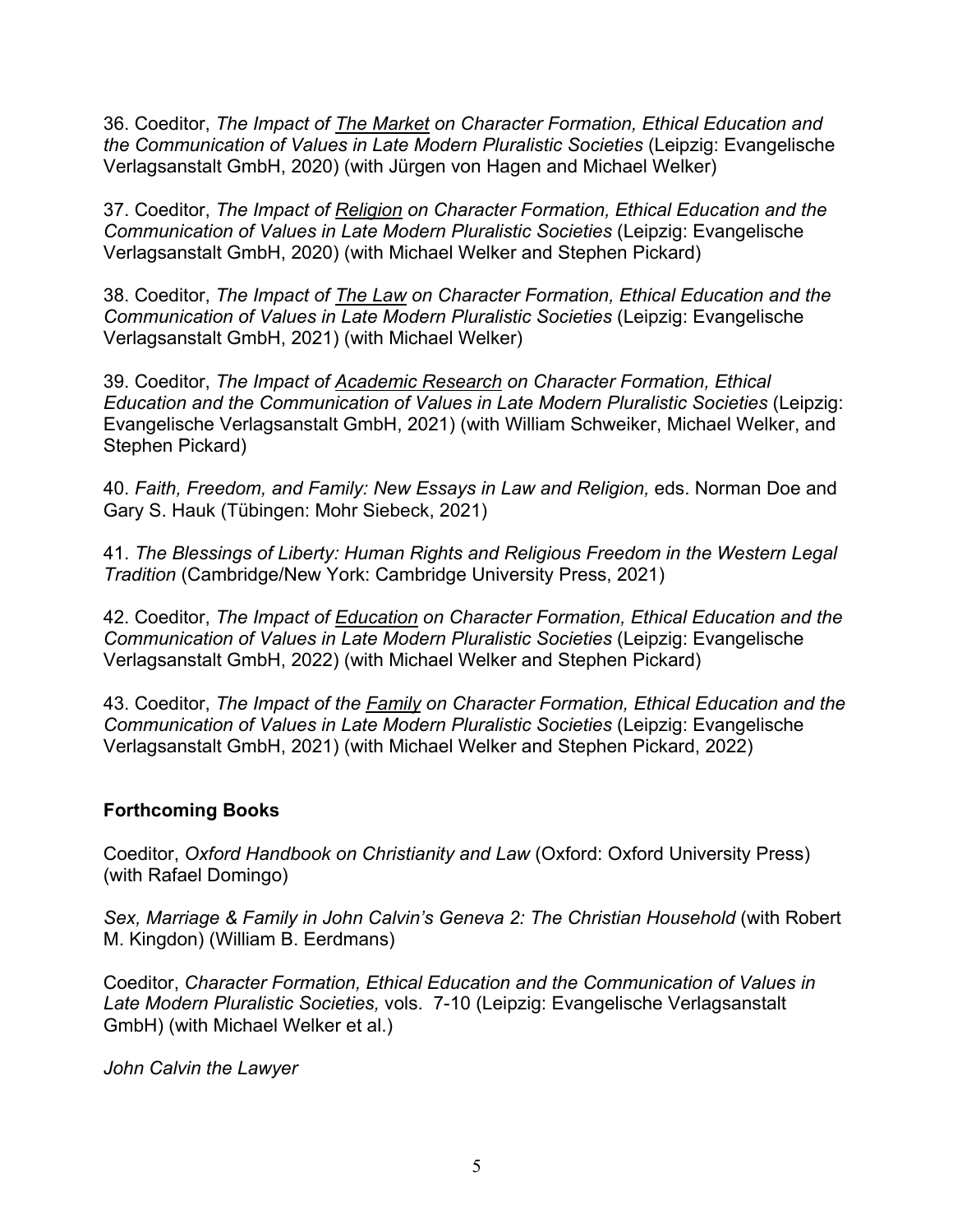*A Brief for the Marital Family* (under review)

*A New Reformation of Rights: Calvinist Contributions to Modern Human Rights*

*Law and Gospel in Brief: The Weightier Matters of Life and Law*

*The Religious Vindication of Law: The Uses of Law in Modern Society*

# **Journal Symposia Edited**

1. "Religious Dimensions of American Constitutionalism," 39 *Emory Law Journal* 1-266 (1990)

2. "International Conference on Christianity and Democracy," 6 *Emory International Law Review* 19-70 (1992)

3. "A Conference on the Work of Harold J. Berman," 42 *Emory Law Journal* 419-589 (1993)

4. "The State of Religious Human Rights in the World Today," 10 *Emory International Law Review* 52-186 (1996), translated as "Les Droits de l'homme et la liberte religieuse dans le monde," 51 Conscience et liberté, 18-120 (Spring, 1996); "I Diritto dell'uomo e la liberta religiosa nel mondo, 27 *Coscienza e Liberta* 47-191 (Spring, 1996); "Religiose Menschenrechte heute," 46/47 *Gewissen und Freiheit* 24-176 (1996) (Chinese translation, Shanghai Sanlian Publishing House, 2013)

5. "Soul Wars: The Problem of Proselytism in Russia," 12 *Emory International Law Review* 1-738 (1998)

6. "Pluralism, Proselytism, and Nationalism in Eastern Europe," 36 *Journal of Ecumenical Studies* 1-286 (1999)

7. "The Foundations of Law," 54 *Emory Law Journal* 1-375 (2005)

8. "What's Wrong with Rights for Children?" 20 *Emory International Law Review* 1-239 (2006)

9. "The Foundations and Frontiers of Religious Liberty: A 25<sup>th</sup> Anniversary Celebration of the 1981 Declaration on Religious Tolerance," 21 *Emory International Law Review* 1-276 (2007) (Chinese translation by Paul Lui, 2018)

10. "In Praise of a Legal Polymath: A Special Issue Dedicated to the Memory of Harold J. Berman (1918-2007)," 57 *Emory Law Journal* 1393-1643 (2007)

11. "The Future of Law, Religion, and the Family," 58 *Emory Law Journal* 1-102 (2009)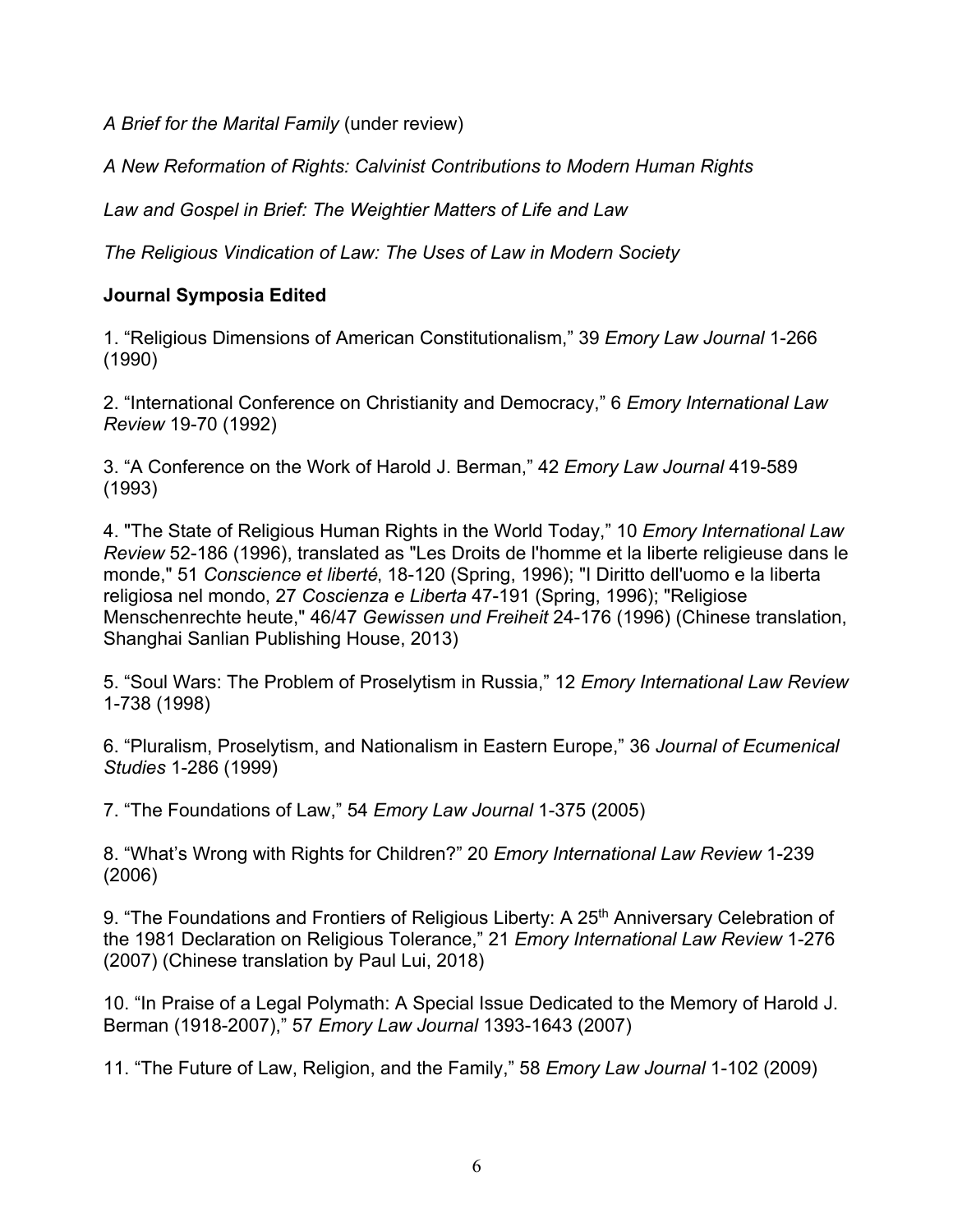12. "Religion, Human Rights, and Religious Freedom: A Symposium Issue," *Fides et Libertas* 13-173 (2010) (also published in French, German, Romanian, Spanish, Portuguese, and Chinese translation)

13. "Religious Symbols on Government Property," 25 *Emory International Law Review* 5- 150 (2011)

14. "Sharia, Family, and Democracy: Religious Norms and Family law in Pluralistic Democratic States," 25 *Emory International Law Review* 779-1059 (2011)

15. "The Pursuit of Happiness in Interreligious Perspective," 29 *Journal of Law and Religion* 1-216 (2014)

16. "Christianity and Human Rights," 30 *Journal of Law and Religion* 353-495 (2015)

17. "What Christianity Offers to the World of Law," 32 *Journal of Law and Religion* 4-97 (2017)

# **Articles and Book Chapters**

300 plus articles, book chapters, and reviews in the fields of marriage and family law; religion, human rights, and religious freedom; law and religion; legal history; and legal and political theory in such journals as *Calvin Theological Journal, Columbia Human Rights Law Review, Emory International Law Review, Emory Law Journal, Journal of Church & State, Journal of Law & Religion, Michigan Law Review, Notre Dame Law Review, Southern California Law Review, Zeitschrift der Savigny-Stiftung*, and other journals and anthologies in German, French, Italian, Dutch, Spanish, Russian, Ukrainian, Romanian, Chinese, Korean, Urdu, Hebrew, and Arabic translations. List of articles available upon request.

### **Lectures**

350 plus major public lectures at numerous schools, research institutes, and academic conferences in North America, Europe, Israel, Japan, Hong Kong, South Korea, and South Africa. List of lectures available upon request.

# *Selected Endowed Lectures*

Jerald Brauer Lectures, University of Chicago (1995); Andrew R. Cecil Lectures, University of Texas at Dallas (1995); Encounter Lecture in Human Rights, McGill University (1996); Whiteside Lecture, Candler School of Theology, Emory University (1997); Abraham Kuyper Lecture, Center for Theological Inquiry, Princeton University (1999); Gould Lectures, University of Vermont (2000); John Courtney Murray Lecture, American Enterprise Institute, Washington, DC (2000); Daniel J. Meador Lectures on Law and Religion, University of Virginia School of Law (2001); Richard A. Kessler Reformation Lectures, Emory University (2002, 2008, 2015); Donald Gianella Memorial Lecture,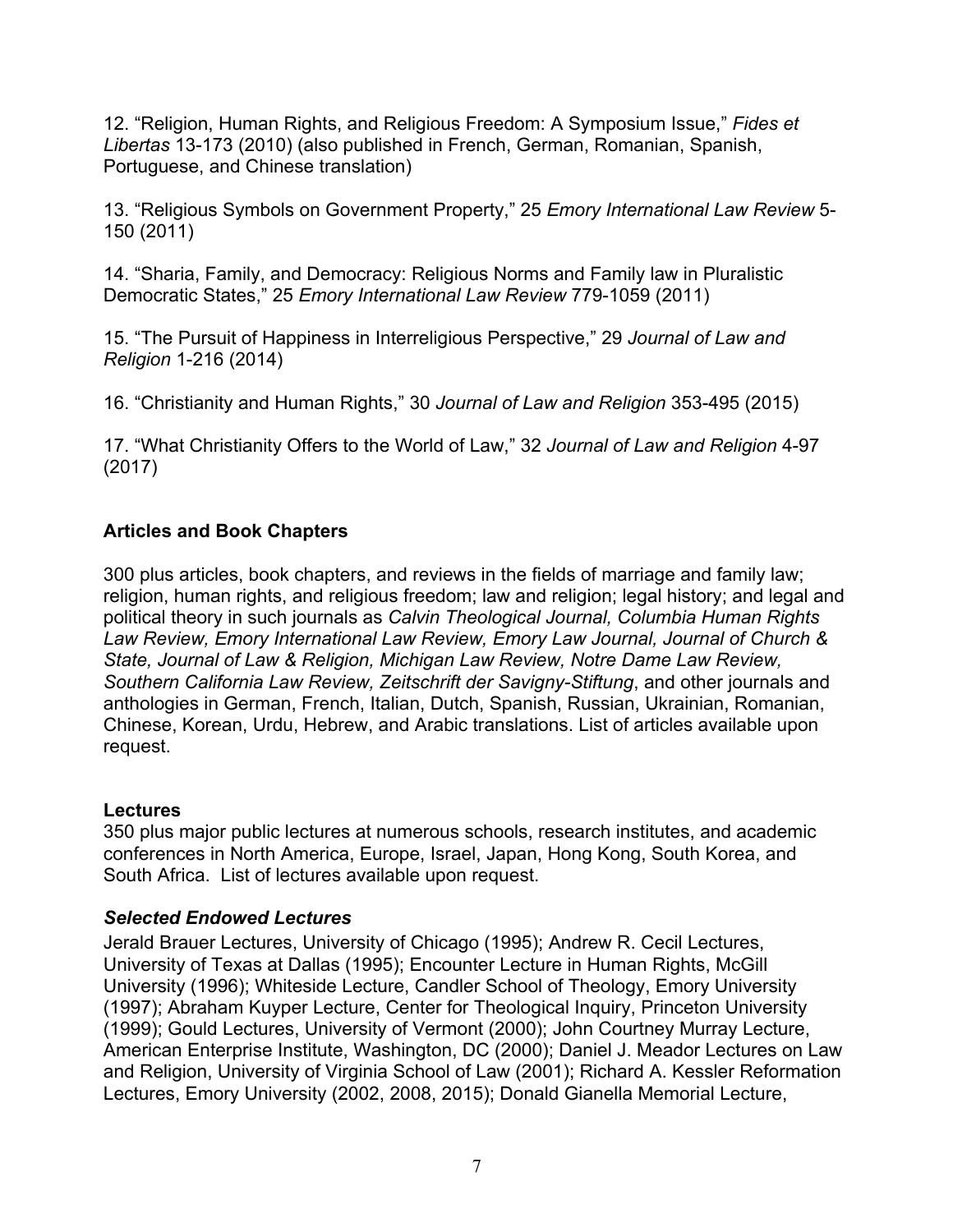Villanova Law School (2002); Parliament Hill Lecture, Ottawa (2003); Lane Lecture, Creighton University School of Law (2004); John Paul II Lecture, Catholic University of America (2004); John Witherspoon Lecture, Capitol Hill, Washington, DC (2004); Alonzo L. McDonald Family Foundation Lectures, Emory University (2005, 2006, 2009, 2012); Snuggs Lectures, University of Tulsa (2005); Geneva Lectures, University of Iowa (2005); Geneva Lectures, Queens University, Kingston (2005); Timbers Lectures, Dartmouth College (2005); Bradley Lectures, Boston College (2005); Beatty Memorial Lecture, McGill University (2007); Franke Lectures in the Humanities, Yale University (2008); Kamm Memorial Lectures, Wheaton College (2008); Randall Chair Lectures, Providence College (2008); Philip Pro Lectures in Legal History, University of Nevada at Las Vegas (2009); Tikvah Lecture, Princeton University (2009); John Calvin 500th Anniversary Lecture, St. Pierre Cathedral, Geneva (2009); McElroy Lectures in Law and Religion, University of Detroit Mercy School of Law (2010); Thomas Jefferson Memorial Lectures, University of California at Berkeley (2011); Sir James Lofton Lecture, University of Hong Kong (2011); Sir George Turner Lecture, University of Melbourne (2011); Henry Stobs Lectures, Calvin College and Seminary (2011); Don S. Browning Memorial Lecture, Emory University (2012); David Steinmetz Lecture, Duke University (2012); INTAMS Lecture, Katholieke Universiteit Leuven (2012); Brahms Lectures, Case Western Reserve University Law School (2012); Cary and Ann Maguire Lectures, Library of Congress (2012-2013); Kluge Chair in Cultures of the North Lecture, Library of Congress (2015); James W.C. Pennington Lectures, University of Heidelberg and Yale Divinity School (2016); Cunningham Lectures, New College, University of Edinburgh (2016); Emory Williams Lecture, Emory University (2017); McDonald Distinguished Scholar Lectures, Emory University (2017) and Christ Church, Oxford (2018); Gifford Lectures, Aberdeen (postponed until 2022)

### **Editorial Appointments**

- Series Editor, Cambridge Studies in Law and Christianity, Cambridge University Press (2014- )
- Coeditor, *Journal of Law and Religion*, Cambridge University Press (2013- )
- Editorial Board, *Ecclesiastical Law Journal*, Cambridge University Press (2006- )
- Editorial Board, *Journal of Church and State*, Oxford University Press (1999- )
- Series Editor, Emory Studies in Law and Religion, Wm. B. Eerdmans Publishing Co. (1989- )

### **Selected Awards**

- Most Outstanding Professor, 1992-93, 1993-94, 1997-98, 1998-99, 1999-2000, 2000-01, 2002-03, 2004-05, 2006-2007, 2011-12, Student Bar Association, Emory Law School
- Emory University Scholar/Teacher Award, 1994
- Most Outstanding Educator Award, United Methodist Foundation for Christian Higher Education, Nashville, 1994
- Max Rheinstein Fellowship and Research Prize, Alexander von Humboldt-Stiftung, Bonn, 1995
- Professor of the Year Award, Black Law Students Association, Emory Law School, 1998